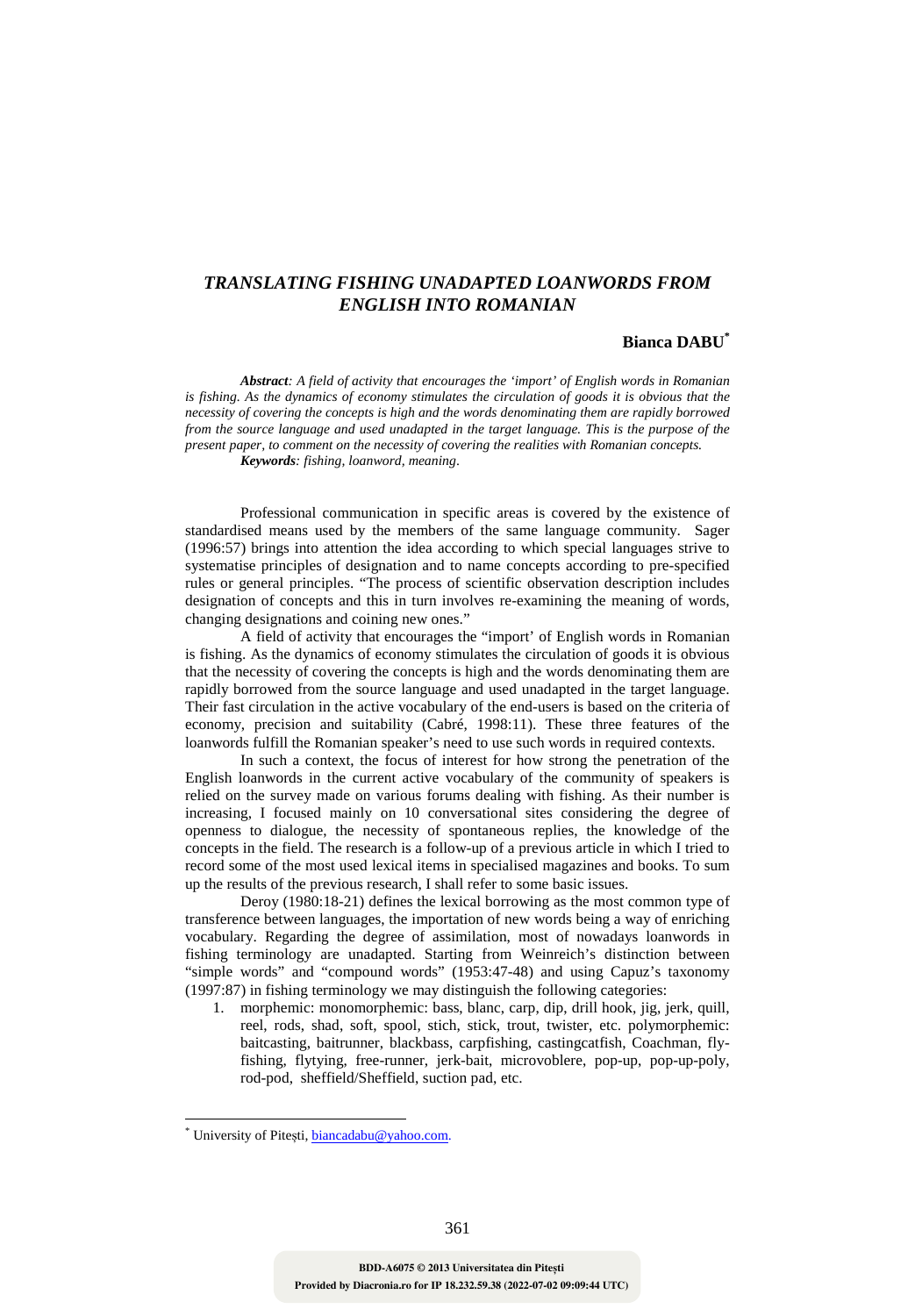- 2. categorial: nouns: bait, blanc, boiles, dip, dril, feeder, hook, glitter, hackle, hanger, jerk, jig popper, quill, reel, rod, shad, sheffield/Sheffield, slider, spool, streamer, stoper, swinger, tackle, transducer, trout, twister, vobler/wobbler, waggler, walleye, zoom; adjectives: antitangle, anti-twist, blow out, in-line, long cast, low profile, medium, moderate fast/ mod-fast, moderate-slow, outboard, ready made, seif, soft-plastic, soft touch, upgrade; verbs: to waggle, to achieve, to fish; -ing words: baitcasting, carpfishing, casting, dubbing, fly fishing, fly-tying, spinning, etc.
- 3. word formation resources: phrases and idioms: catch&release, acronyms and abbreviations: RES (Rotor Equalizing System), g.r. (gear ratio), DH (degree of hydrolysis), sonar (sound navigation and ranging), trade names:

 As the phonetical and morphological aspects of unadapted English loanwords have already been dealt with in the previous article, the matter of how to translate such lexical items is still topical. The attention should focus on the fact that even since the 80s some of the anglicisms used in fishing terminology have been translated or at least recorded in glossaries included in specialised literature<sup>1</sup>. Among them there are the following explained lexical items:

bucktail - nălucă folosită în pescuitul păstrăvilor și somonilor, confecționată din păr de *animal (cerb în special).* 

*casting (engl. – to cast – a trimite la distanţă) sport al pescarilor ce se întrec în tehnica mînuirii lansetei în aruncări la precizie şi distanţă, cu greutatea sau musca artificială. drill – lupta cu peştele înţepat în cîrlig.* 

*flashtail – nălucă ce imită peştişorii de mici dimensiuni confecţionată din păr de animale şi pene, legate pe un tub de plastic, folosită în pescuitul păstrăvilor de lac.* 

*popper – nălucă de suprafaţă care atrage peştii datorită varietăţii mişcărilor imprimate de pescar acest gen de pescuit fiind numit popping.*

*streamer – tip de artificială ce imită peştişorii din rîurile de munte.* 

*surf casting (engl. lansare în val) – pescuit marin, de pe ţărm ori de pe dig, caracterizat prin lansarea nălucii sau momelii la mare distanţă.* 

*sobler – nălucă din diferite materiale (lemn, cauciuc, material plastic) ce imită peştişori ori alte vietăţi acvatice şi atrage prin mişcări datorate particularităţilor constructive.(PVC, 1983: 251-253).* 

 The above lexical items have been identified in glossy magazines in the field. In our present research regarding the dynamics of such old borrowings, we can provide the following examples:

*Faza cu bucktail mă omoară nu găsesc să cumpăr deloc la noi în țară. 2 (PP)* 

*Azi am fost împreună cu câțiva prieteni la un casting amical.<sup>3</sup> (LC)* 

*Cum se comportă JRC Contact-ul (plumb max. folosit, distanță de aruncare, drill, comportament lanseta etc)<sup>4</sup> .(PoPe)* 

*M-am ferit de poppere, poate mă convingeți voi ce și cum.<sup>1</sup> (P)* 

http://www.prietenipescari.ro/pescuit/forum/topic,74.160/ (PP)

 1 It is about two referential books in the field L.Bratu, V. Constantinescu, D. Curtaşu, *Pescuitul sportiv*, Editura Agro-Silvică, Bucureşti, 1968 (PS, 1968) and V. Tăruş, *Pescuit din Deltă în Carpați*, Editura Sport-Turism, București, 1983 (PDC, 1983)<br><sup>2</sup> http://www.pristanipescari.ro/pescuit/forum/topic 74,160/(K

<sup>3</sup> http://www.ligadecrap.ro/forum/diverse/casting-amical-t306.html (LC)

<sup>4</sup> http://povestipescaresti.ro/forum/pescuit-la-crap/nade-si-momeli-pentru-crap/nade-momeli-181 topic/pagina-1/(PoPe)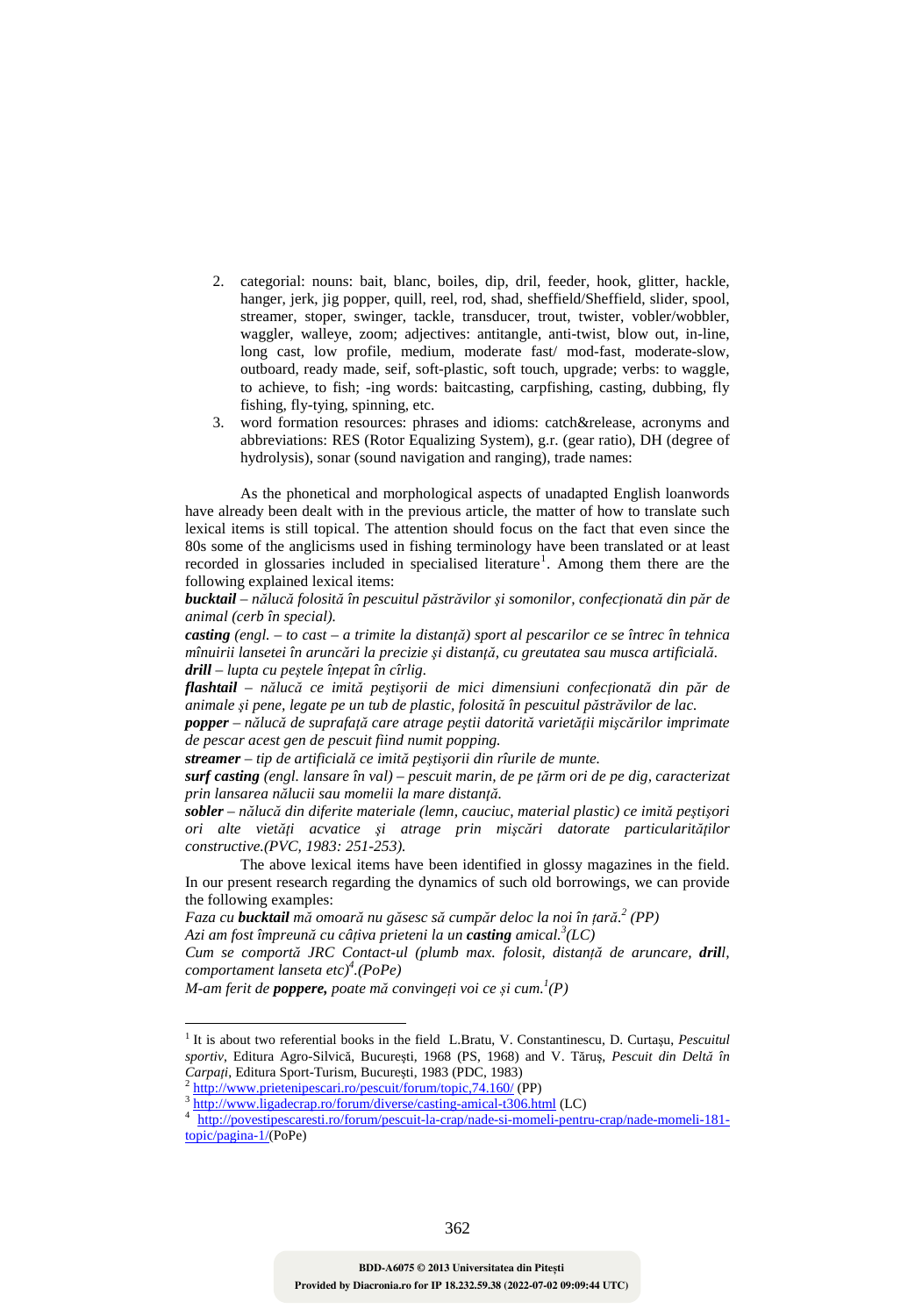## *Streamerul meu netestat și linia toată plutitoare.<sup>2</sup> (M13)*

*Am dezvolta un subiect despre toate monturile pe care le cunoașteti din surfcasting.<sup>3</sup> (Pt)* 

### *"Soblerul" se dă bonus!?<sup>4</sup>*

 More recent unadapted English loanwords are seen as foreignisms although part of a specific terminology. In written sources they are sometimes explained, italicised, marked by inverted commas or put in between parantheses:

*Sonda acustică (transducer) este piesa aceea ca o cutie […] se ataşează în exteriorul bărcii cu ajutorul unui dispozitiv de fixare (suction pad). (AP, 2005:42)* 

*[…] au tambururi de mai mică capacitate, pe care, îndeobşte este scris match spool. Spool înseamnă tambur. (AP, 2007:53)* 

*Stoperul/opritorul e un nod din aţă…(AP, 2007:54)* 

*Waggler e un termen britanic, care desemnează plutele prinse pe fir doar cu un capăt. Celălalt capăt, în aer, atârnă, se bălăngăne (exact asta înseamnă verbul englez to waggle-a se bălăngăni)…(AP, 2007:54)* 

*Andrei Zabet. Pasionat exclusiv de pescuitul la răpitori şi la răpitori cu năluci – spinning şi baitcasting. (AP, 2007:32)* 

*[…] cea mai prinzătoare mulinetă "long cast" cu diametrul…(PM, 2004:10)* 

*Pescarii m-au lăsat să fotografiez peştii, inclusiv un somn pitic (catfish)…(PM,2004:26)*  Forum discussions also provide examples of unadapted words used as such or for which a certain equivalent meaning is attached in between parentheses. At the same time, the reverse process is possible considering that many Romanian speakers have to cope with the usage of English words. That is why the equivalent Romanian meaning is provided first and the English counterpart is displayed in between parentheses:

*GRHE = gold ribbed hares ear, sau românește spus, urechea de iepure.<sup>5</sup> (UF)* 

*Pe de o parte, "regimentul" muștelor uscate gata să dea piept cu păstrăvii, lipanii și clenii, reprezentat de muște uscate cu și fără aripi (hackled & winged), frigane (sedge), efemere (may flies), humpies & wulffs, CDC, klinkhammer și "foam"-uri.<sup>6</sup> (AFF)* 

"*Fantezii" (attractors), modele fără corespondent în natură dar capabile să declanșeze prin evoluția lor instinctul de prădător al peștilor țintă, de multe ori în detrimentul imitațiilor. (AFF)* 

*Jigingul (pescuitul cu năluci de silicon) este stilul de pescuit al șalăului ce aduce cele mai multe satisfacții. (PoPe)* 

*Am observat ca se pescuiește din ce în ce mai mult stil feeder, pescuit cu momitor!<sup>7</sup> (CM)*  Another aspect concerning English unadapted words used in forum discussions is that although there is the possibility of using a Romanian word or construction, the speakers feel comfortable with the usage of an English word. According to Puşcariu  $(1978:371)$ , such words belong to the category of luxury borrowings. Stoichitoiu Ichim

 $\overline{a}$ 

<sup>1</sup> http://www.pescuitul.ro/ps/page.php/id/view\_forum\_detalii/domeniu/null/idf/13795/cauta/null/p pg/1/vazut/1/topforum/null/ (P)

<sup>2</sup> http://musca13.ro/forum/index.php?topic=27.0 (M13)

<sup>3</sup> http://www.pescuitul.ro/ps/page.php/id/view\_forum\_detalii/domeniu/Tehnici%20si%20Unelte% 20de%20pescuit/idf/145031/cauta/null/ppg/2/vazut/1/topforum/null/ (Pt)

<sup>4</sup> http://www.rapitori.ro/forum/vand-3-buc-sert-freedom-3-6m-3lbs-t22621.html (R)

<sup>5</sup> http://www.uglyfly.ro/category/cutia-cu-muste/ (UF)

<sup>6</sup> http://www.adrians-flyfishing-and-flytying.com/2012/12/realizari-decembrie-2012.html (AFF)

<sup>7</sup> http://www.crapmania.ro/forum/tehnici-si-tactici-de-pescuit-la-crap-f5/bologneza-in-loc-devarga-t25833.html (CM)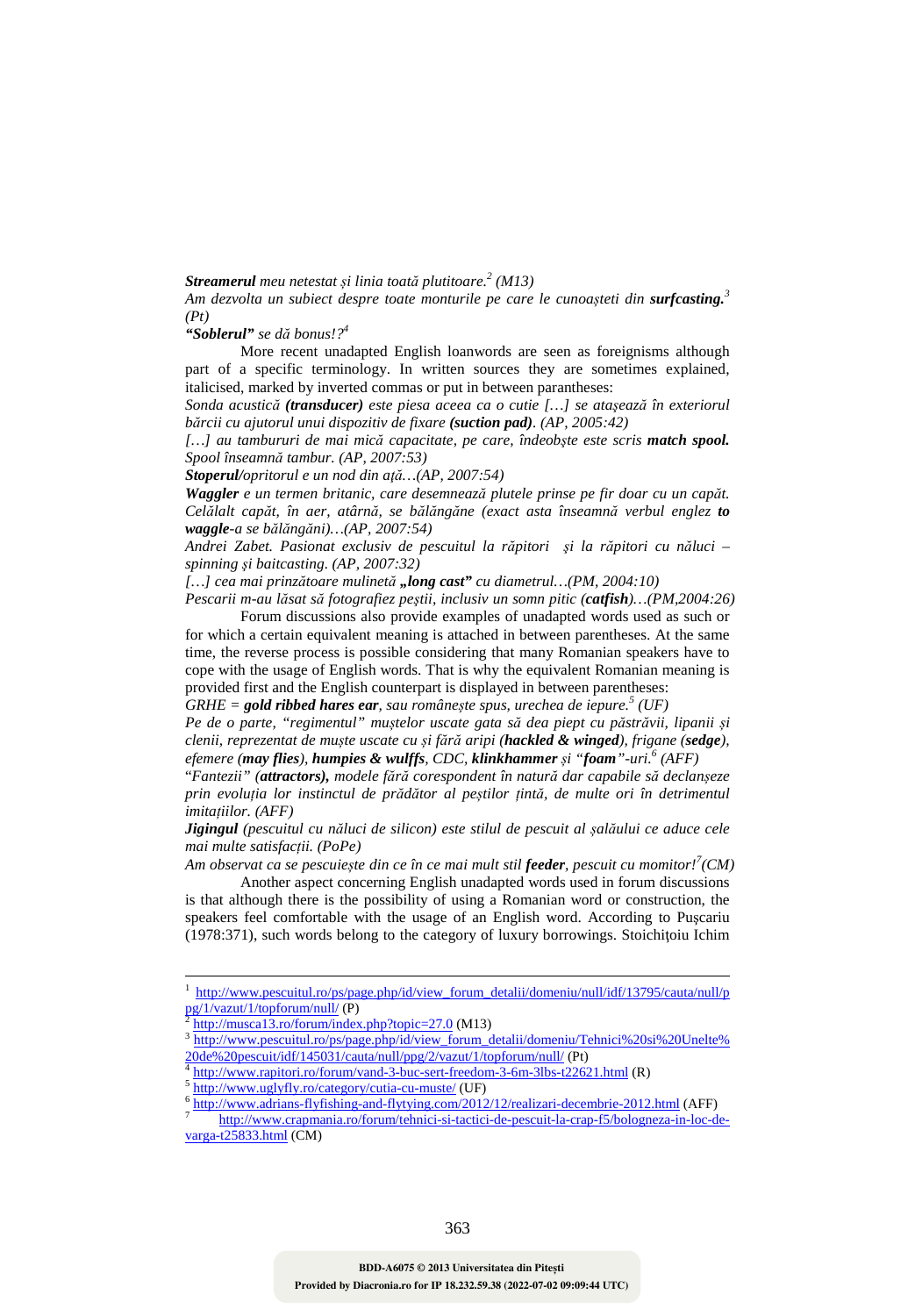(2006:83) points out that they could be replaced by Romanian equivalents but are used according to the self-motivation of speakers.

*Ce mix folosiți pentru ape reci (8-10 grade)? (CM) – mix* instead of *amestec* 

*De curând am citit un articol de pe net care relata fenomenul carp fishing-ul în Franța și în care se detaliau mai multe best practices din fishing-ul local.. (CM) – carp fishing instead of pescuitul de crap; best practices instead of bune practici; fishing instead of pescuit* 

*Am impresia că în curînd o să avem iubitori de barbelfishing pentru că se află în plină ascensiune. (P) –* instead of *pescuit de mreană*

*Pescuitul șalăului este după flyfishing …… unul dintre cele mai tehnice stiluri de pescuit cu momeli artificiale.(PoPe) – flyfishing* instead of *pescuit la muscă artificială*

*Iei un kg de mix sqeed octopus..și-l îmbunătățești. (PoPe) mix squeed octupus* instead of *amestec din resturi de caracatiță*

*Powergum a intrat in ultima vreme tot mai mult in componenta monturilor noastre.<sup>1</sup> (PM) powergum* instead of *amortizor din cauciuc* 

 Sometimes the choice of the English word is made according to the principles of economy, precision and suitability (cf. supra). Mixed constructions also occur due to the same reason, as sometimes the English word is easier to use in the context, juxtaposed to a Romanian one.

*Am postat anunțul ca răspuns la numele topicului, în general. (PoPe) Mai multi spinneri decât crăpari.(P)* 

*Păi presupune un băț finuț, cu acțiune slow, light, de putere 4-15gr, sau mai mică.(PoPe)* 

*Aici începe drill-ul, aici începe aventura.(P)* 

 As some of the end-users of such English loanwords are beginners in fishing techniques, they are supplied with additional explanations of behalf of experts. Therefore, on various discussion forums one can find new lexical items that are explained in a very technical manner:

*Backing-ul este linia ce face legătura dintre axul mulinetei (mulinetă) și firul de muscărit (fly fishing line). Legătura dintre axul mulinetei și backing se realizează cu ajutorul unui nod (arbor knot), iar legătura dintre backing și firul de muscărit (fly fishing line) cu ajutorul unui nod (albright knot) 2 .(PH)* 

*Leader-ul este partea din ansamblu ce face legătura dintre capătul liber al firului de muscărit (fly fishing line) și musca destinată muscăritului.(PH)* 

*Tippetul face legătura dintre leader și musca folosită la pescuit. Pentru conexiunea dintre leader și tippet se folosește nodul chirurgului sau microinele. Musca se atașează de tippet cu ajutorul unui nod (improved clinch knot).* 

 Apart from the already existent fishing lexical elements in glossy magazines, we have to add a few more extracted from the discussion forums. They cover a wide variety of concepts ranging from fishing tools, techniques, locations to fishing garments and accessories:

### *arbor knot - nod al tamburului*

 $\overline{a}$ 

*albright knot – este un nod care este folosit pentru a se lega două linii care au diametre distincte ori sunt confecționate din materiale distincte. De asemenea, el este utilizat și pentru legarea în prelungire a unui fir textil de un monofilament pe o strună de oțel, deoarece are avantajul de a fi foarte rezistent și puternic.* 

<sup>1</sup> http://www.pescuitmania.ro/articole\_de\_pescuit.php?cmd=search (PM)

<sup>2</sup> http://pescarhoinar.com/forum/viewtopic.php?f=5&t=33 (PH)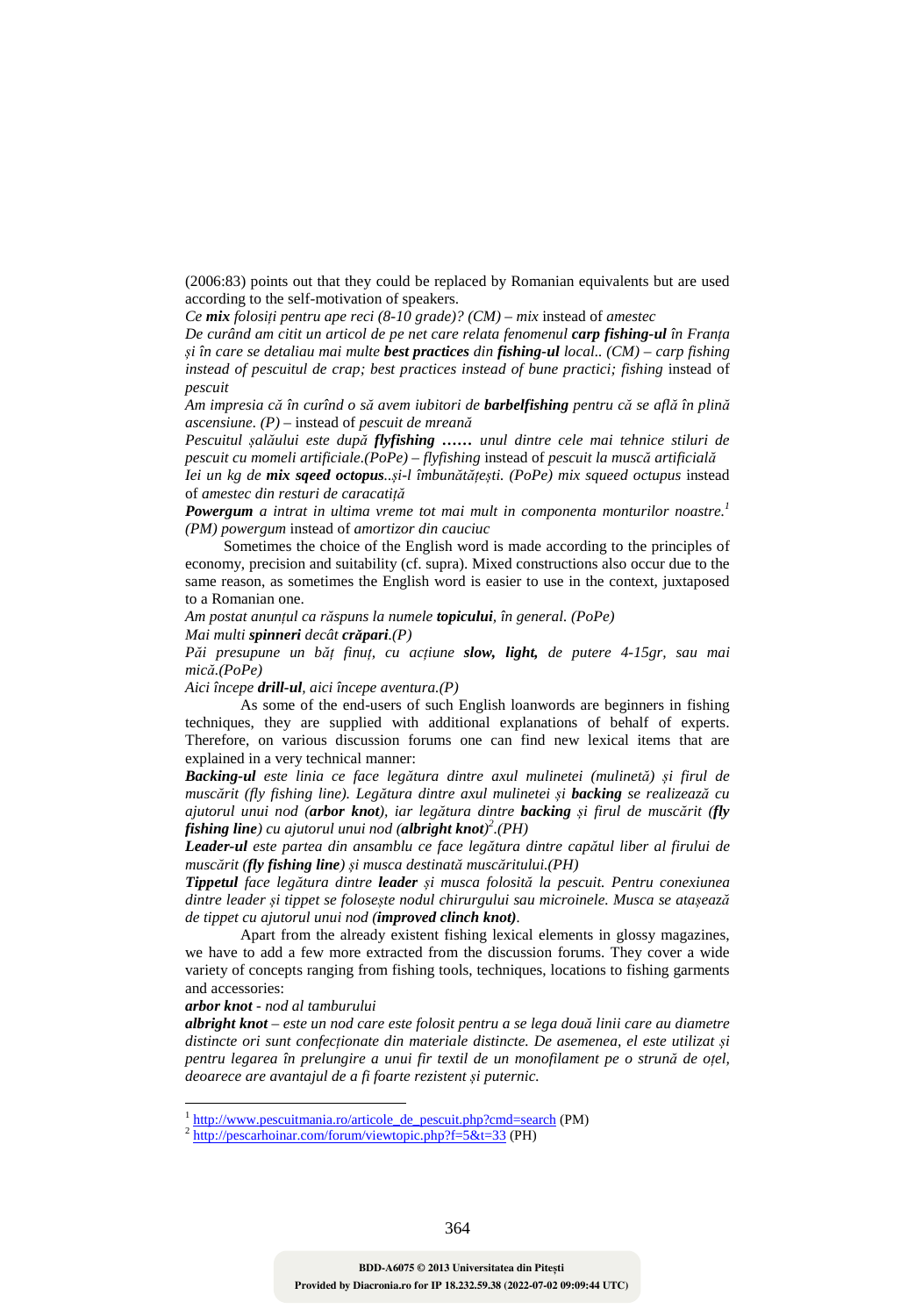*http://hobbygeek.ro/noduri-pescaresti-nodul-albright* 

*aligner – este o montură fir de păr folosită în pescuirea crapului, care se traduce prin alinierea ochetului cârligului cu vârful, în vederea unei răsuciri rapide a acestuia în gura peștelui* 

*http://www.depescuit.ro/8420/montura-line-aligner.html* 

*backing – legătură dintre axul mulinetei și fir* 

*baitrunner –frâna de atac cu care este prevăzută o mulinetă.* 

*http://www.crapmania.ro/forum/comentarii-echipament-crap-f6/ajutor-mulinete-cusistem-bait-runner-in-fata-t13778.html* 

*barbelfishing – pescuitul mrenei* 

*basshound (barcă) – barcă specifică pentru pescuitul la spinning, cu scaune ce se rotesc la 360°* 

*http://www.rapitori.ro/forum/vand-barca-basshound-10-2-echipata-full-t26578.html* 

*blow-back – montură tip fir de păr. Este o montură tip anti-eject care nu poate fi scuipată de crap, permițând mișcarea momelii dar nu și mișcarea cârligului, acesta rămânând în gura peștelui. O montură responsabilă pentru prinderea unora din cei mai mari crapi din lume.* 

*http://www.magazinpescuit.ro/montura-blow-back-p-3309.html* 

*bulhead/bullhead –vobler produs de firma precum Rapala, Salmo etc. ce au forma unui Bullhead* 

*http://marelepescar.ro/pescuit-la-rapitori/voblere/vobler-salmo-bullhead-bd8sdrhbd.html* 

*carpfishing – pescuitul crapului* 

*casting power – putere de aruncare a lansetei de pescuit* 

*http://povestipescaresti.ro/forum/pescuit-la-crap/nade-si-momeli-pentru-crap/nade-*

*momeli-181-topic/pagina-1/* 

*drill – lupta cu peștele* 

*feeder – momitor* 

*flyfishing – pescuit cu muscă artificială*

*fly fishing line – fir (șnur) pentru pescuit la muscă* 

*glitter/gliter - strălucitor* 

*grub – momeală de silicon de forma unui vierme cu coadă groundbait - nadă*

*jigging/jiging – pescuit cu jiguri* 

*leadcore – inimă de plumb, în montura antirăsucire folosită în pescuit crapului http://www.crap.ro/pagina/4/62/leadcore.html* 

*(lansetă de) meci/match – lansetă specială folosită în pescuitul crapului picker – vobler în formă de știucă produs de firme ca Rapala, Salmo etc.* 

*popup – montură plutitoare* 

*powergum – amortizor de cauciuc sau silicon* 

*quill – material folosit la confecționarea corpului unei muște artificiale rig – montură specială din categoria fir de păr, folosită în pescuitul crapului rodpod – stativ pentru așezarea lansetelor în timpul partidei de pescuit* 

*shad – peștișor de silicon (nălucă), folosit în pescuitul peștilor răpitori* 

*http://www.infopescar.tv/forum/lingurite-voblere-twistere-shaduri/parere-ce-parere-*

*aveti-de-shaduri-plastice-in-general-t7148.html* 

*(cârlige) (long) shank – cârlige cu tijă lungă*

*http://marelepescar.ro/pescuit-la-crap/carlige-crap/carlige-pb-long-shank.html slider – vobler special pentru pescuitul știucii, cu mișcări ample stânga-dreapta*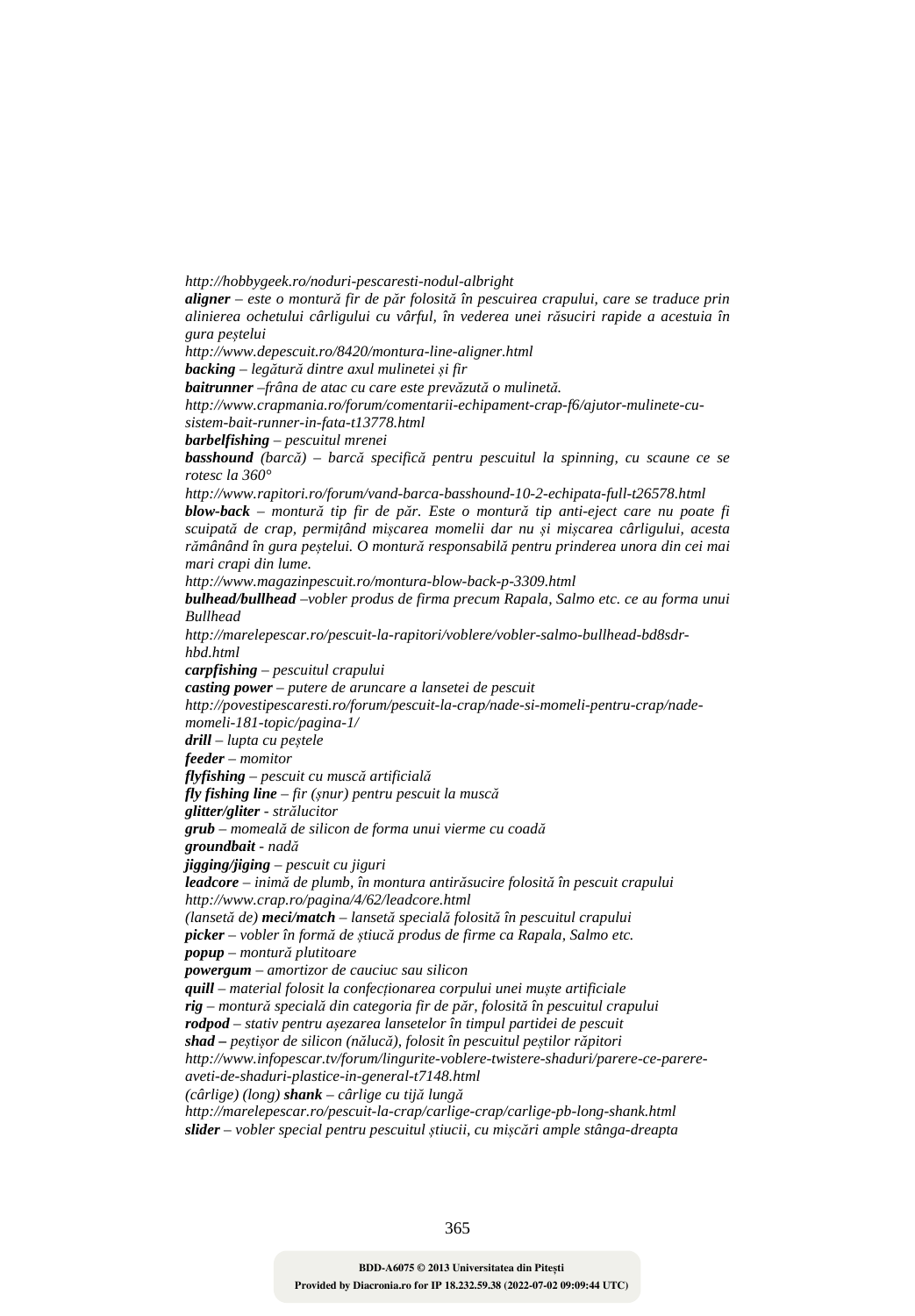*http://ghidpescuit.ro/atelier-pescuit/voblere-blinkere/voblerele-salmo-slider/ spinner – pescarul de spinning* 

*spinning – pescuitul peștilor răpitori, pescuit activ* 

*(enterprise) tackle – opritoare de silicon specifice monturilor fir de păr (pescuitul crapului)* 

*http://marelepescar.ro/momeli-nade/momeli-speciale/opritoare-fir-de-par-enterprisetackle-sweetcorn-hair-stop.html -* 

*wadder – bocanci speciali din material impermeabil, utilizați în special la pescuitul cu muscă artificială*

*wadding/wading – geacă impermeabilă folosită în pescuitul la muscă* 

#### **Conclusions**

 Although the term 'anglicism' is used to designate recent borrowings from British or American English incompletely adapted or unadapted this term is also used for words of English origin assimilated in the language.

 When concepts in a source language are borrowed for a specific terminology to designate realities in a target language that lacks the respective concept, the lexical borrowings becomes compulsory. Dynamic language is the vehicle to enlarge the vocabulary of a language and nowadays internet forums, blogs, socializing sites, as well as advertising are a common way of transferring specific terminologies into common vocabulary. Fishing terminology is a field less studied due to the lack of specialised dictionaries providing accurate meanings for the respective concepts.

#### *Bibliography*

Cabre, T., *Theory, Methods and Applications*, John Benjamins Publishing Company, Amsterdam/Philadelphia, 1998

Dabu, B., *Dinamica anglicismelor în contextul structurilor neologice ale limbii române*, Editura Universității din Pitești, 2010

Deroy, L., *L'emprunt linguistique*. 1956. París: Les Belles Lettres, 1980.

Puşcariu, S. *Limba română*, Editura Minerva, 1978,

Sager, J., *A Practical Course in Terminology Processing*, John Benjamin Publishing Company, 1996

Stoichiţoiu Ichim, A, *Aspecte ale influenţei limbii engleze în româna actuală*, EUB, 2006 Weinreich, U., Languages in Contact: Findings and Problems. 1953. The Hague: Mouton

#### *Sources*

Bratu, L., V. Constantinescu, D. Curtaşu, *Pescuitul sportiv*, Editura Agro-Silvică, Bucureşti, 1968 (PS, 1968)

Tăruş, V., *Pescuit din Deltă în Carpaţi*, Editura Sport-Turism, Bucureşti, 1983 (PDC, 1983) http://www.prietenipescari.ro/pescuit/forum/topic,74.160/ (PP)

http://www.ligadecrap.ro/forum/diverse/casting-amical-t306.html (LC)

http://povestipescaresti.ro/forum/pescuit-la-crap/nade-si-momeli-pentru-crap/nade-momeli-181 topic/pagina-1/(PoPe)

http://www.pescuitul.ro/ps/page.php/id/view\_forum\_detalii/domeniu/null/idf/13795/cauta/null/pp g/1/vazut/1/topforum/null/ (P)

http://musca13.ro/forum/index.php?topic=27.0 (M13)

http://www.pescuitul.ro/ps/page.php/id/view\_forum\_detalii/domeniu/Tehnici%20si%20Unelte%2 0de%20pescuit/idf/145031/cauta/null/ppg/2/vazut/1/topforum/null/ (Pt)

http://www.rapitori.ro/forum/vand-3-buc-sert-freedom-3-6m-3lbs-t22621.html (R) http://www.uglyfly.ro/category/cutia-cu-muste/ (UF)

http://www.adrians-flyfishing-and-flytying.com/2012/12/realizari-decembrie-2012.html (AFF)